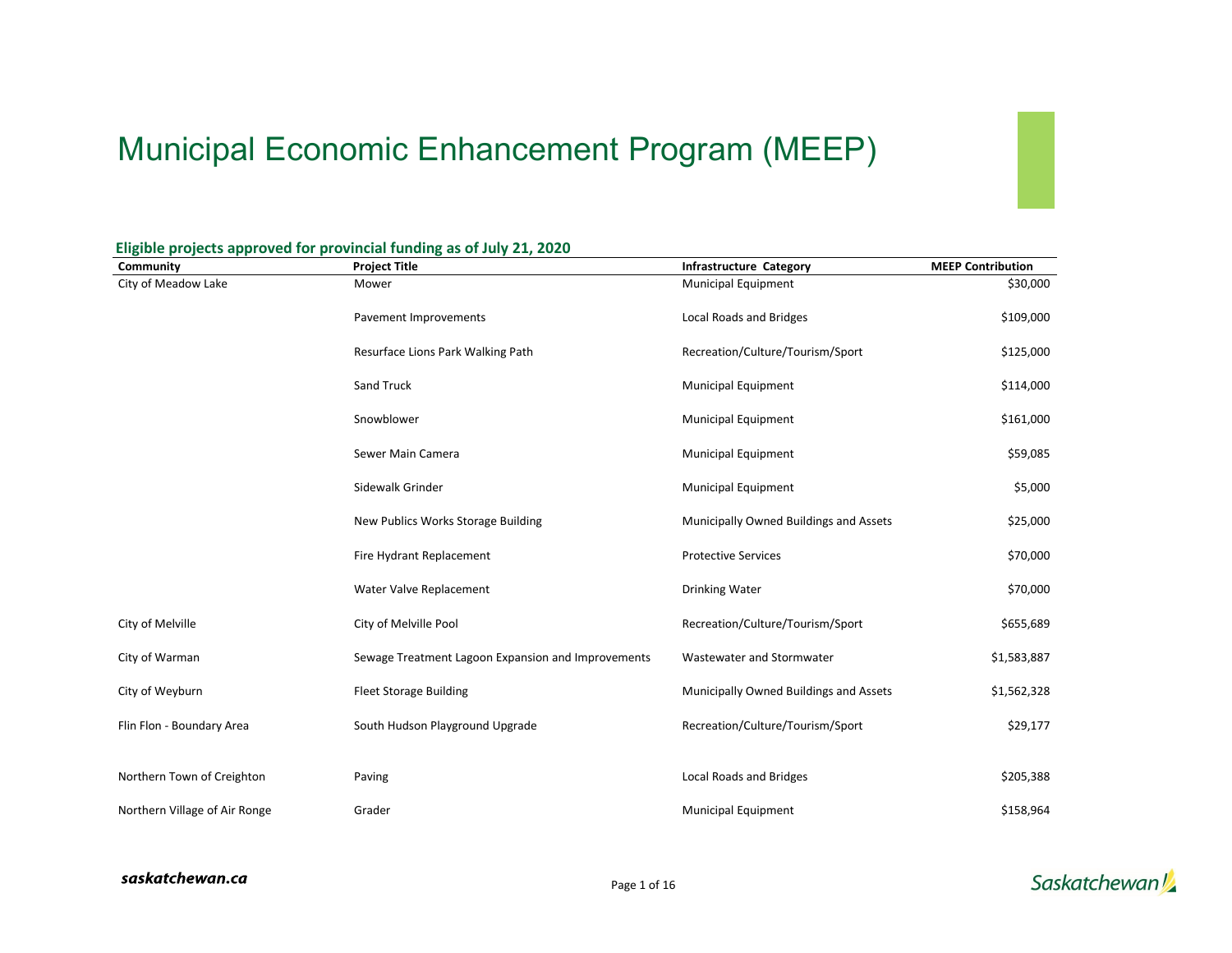| Community                        | <b>Project Title</b>                           | <b>Infrastructure Category</b>         | <b>MEEP Contribution</b> |
|----------------------------------|------------------------------------------------|----------------------------------------|--------------------------|
| Northern Village of Denare Beach | Roof Insulation in Community Hall              | Municipally Owned Buildings and Assets | \$116,851                |
| Resort Village of B-Say-Tah      | <b>Walking Path</b>                            | Recreation/Culture/Tourism/Sport       | \$2,711                  |
|                                  | Re-Locate Ball Diamond                         | Recreation/Culture/Tourism/Sport       | \$2,711                  |
|                                  | <b>Underground Sprinklers</b>                  | Recreation/Culture/Tourism/Sport       | \$10,000                 |
|                                  | Well for Sprinklers                            | Recreation/Culture/Tourism/Sport       | \$7,000                  |
| Resort Village of Etters Beach   | Upgrade Lakeshore Drive Water Line             | Drinking Water                         | \$4,312                  |
| Resort Village of Pebble Baye    | Hire Consultant to Annex Land and Amend Bylaws | Planning and Development               | \$6,468                  |
| Resort Village of Shields        | Generator at Water Treatment Plant             | Drinking Water                         | \$41,394                 |
| Resort Village of Sun Valley     | Road Improvements                              | Local Roads                            | \$12,910                 |
|                                  | Roadway Improvements                           | Local Roads                            | \$4,050                  |
| RM of Abernethy No. 186          | Road Improvements                              | Local Roads and Bridges                | \$52,030                 |
| RM of Antler No. 61              | Lamotte Bridge Replacement                     | Local Roads and Bridges                | \$75,170                 |
| RM of Arborfield No. 456         | <b>Upgrade Clay Capping</b>                    | Local Roads and Bridges                | \$49,299                 |
| RM of Baildon No. 131            | <b>Gravel Crushing</b>                         | Local Roads and Bridges                | \$89,112                 |
| RM of Benson No. 35              | Water Treatment Plant Upgrades                 | Drinking Water                         | \$20,000                 |
|                                  | Road Improvements                              | Local Roads and Bridges                | \$15,000                 |
|                                  | Road Upgrade                                   | Local Roads and Bridges                | \$17,840                 |
|                                  | Grid Road 705 Improvements                     | Local Roads and Bridges                | \$15,000                 |
| RM of Big Quill No. 308          | <b>Municipal Shop Upgrades</b>                 | Municipally Owned Buildings and Assets | \$76,751                 |
| RM of Bjorkdale No. 426          | <b>Municipal Shop</b>                          | Municipally Owned Buildings and Assets | \$122,313                |
| RM of Bone Creek No. 108         | <b>Rebuild Road</b>                            | Local Roads and Bridges                | \$56,629                 |

saskatchewan.ca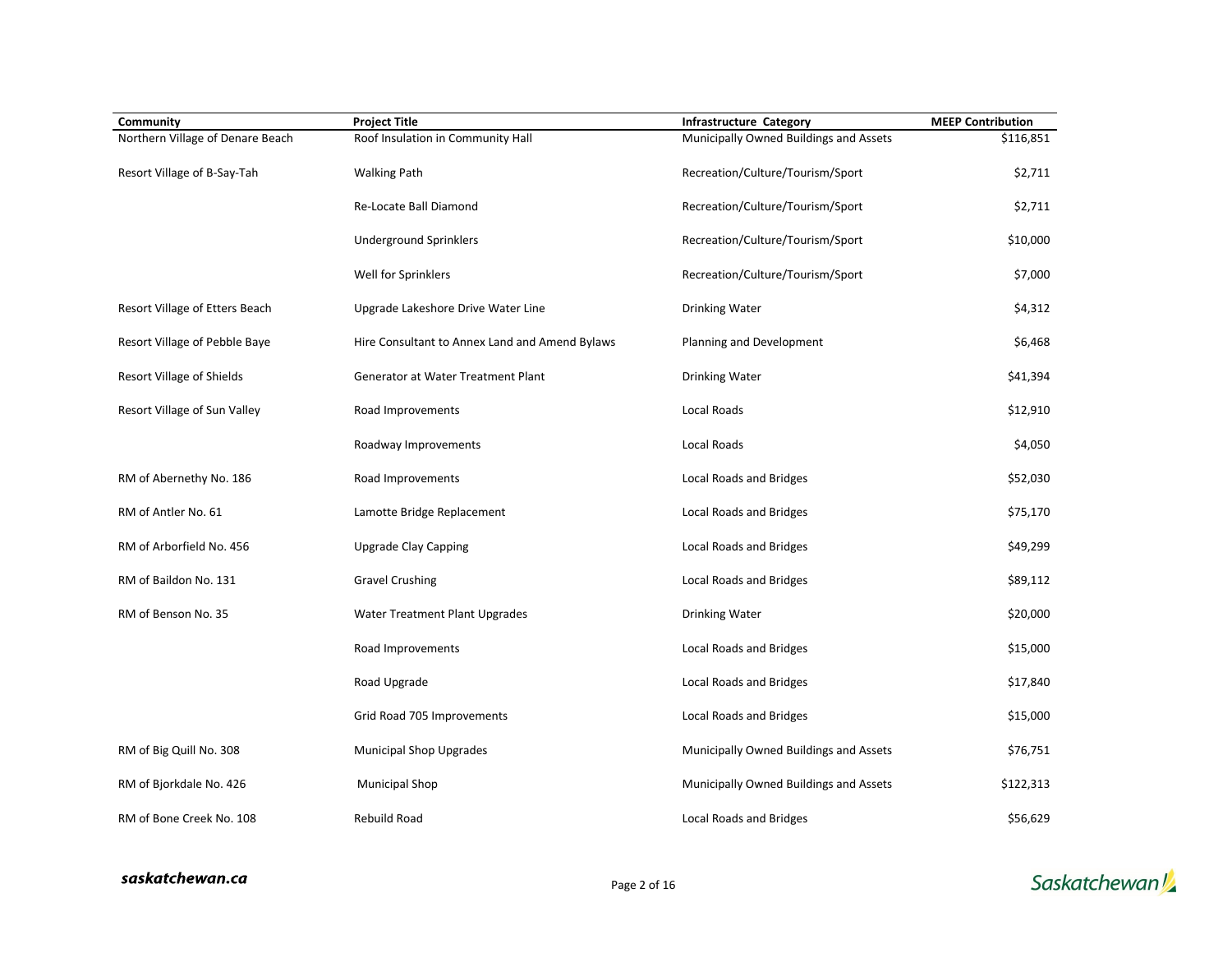| Community                | <b>Project Title</b>               | <b>Infrastructure Category</b>         | <b>MEEP Contribution</b> |
|--------------------------|------------------------------------|----------------------------------------|--------------------------|
| RM of Brokenshell No. 68 | <b>Cold Storage Building</b>       | Municipally Owned Buildings and Assets | \$44,843                 |
| RM of Browning No. 34    | <b>Road Construction</b>           | Local Roads and Bridges                | \$53,898                 |
| RM of Buckland No. 491   | <b>Buckland Bridge Replacement</b> | <b>Local Roads and Bridges</b>         | \$485,083                |
| RM of Cambria No. 6      | TWP Road 14 Upgrades               | Local Roads and Bridges                | \$44,412                 |
| RM of Clinworth No. 230  | Fire Fighting Equipment            | <b>Protective Services</b>             | \$22,134                 |
| RM of Coalfields No. 4   | Road Improvements                  | Local Roads and Bridges                | \$52,892                 |
| RM of Connaught No. 457  | Gravel Crush                       | Local Roads and Bridges                | \$84,225                 |
| RM of Cut Knife No. 439  | TWP Rd 45-0 Stabilization          | Local Roads and Bridges                | \$52,317                 |
| RM of Cymri No. 36       | Upgrade municipal Rge Rd 2122      | Local Roads and Bridges                | \$78,907                 |
| RM of Elcapo No. 154     | Clay Capping Road 172              | Local Roads and Bridges                | \$70,139                 |
| RM of Elfros No. 307     | Tractor                            | <b>Municipal Equipment</b>             | \$56,198                 |
| RM of Enterprise No. 142 | Richmond Arena Structural Upgrade  | Recreation/Culture/Tourism/Sport       | \$15,810                 |
| RM of Estevan No. 5      | <b>Bridge Replacement</b>          | Local Roads and Bridges                | \$196,908                |
| RM of Francis No. 127    | New Shop and Office Building       | Municipally Owned Buildings and Assets | \$96,873                 |
| RM of Great Bend No. 405 | Wheel Loader                       | <b>Municipal Equipment</b>             | \$73,158                 |
| RM of Griffin No. 66     | <b>Municipal Shop</b>              | Municipally Owned Buildings and Assets | \$62,953                 |
| RM of Happyland No. 231  | Road Reconstruction                | Local Roads and Bridges                | \$35,788                 |
| RM of Humboldt No. 370   | Grader                             | <b>Municipal Equipment</b>             | \$51,706                 |
|                          | Low Bed Trailer                    | Municipal Equipment                    | \$82,680                 |
| RM of Huron No. 223      | <b>Gravel Truck</b>                | <b>Municipal Equipment</b>             | \$28,458                 |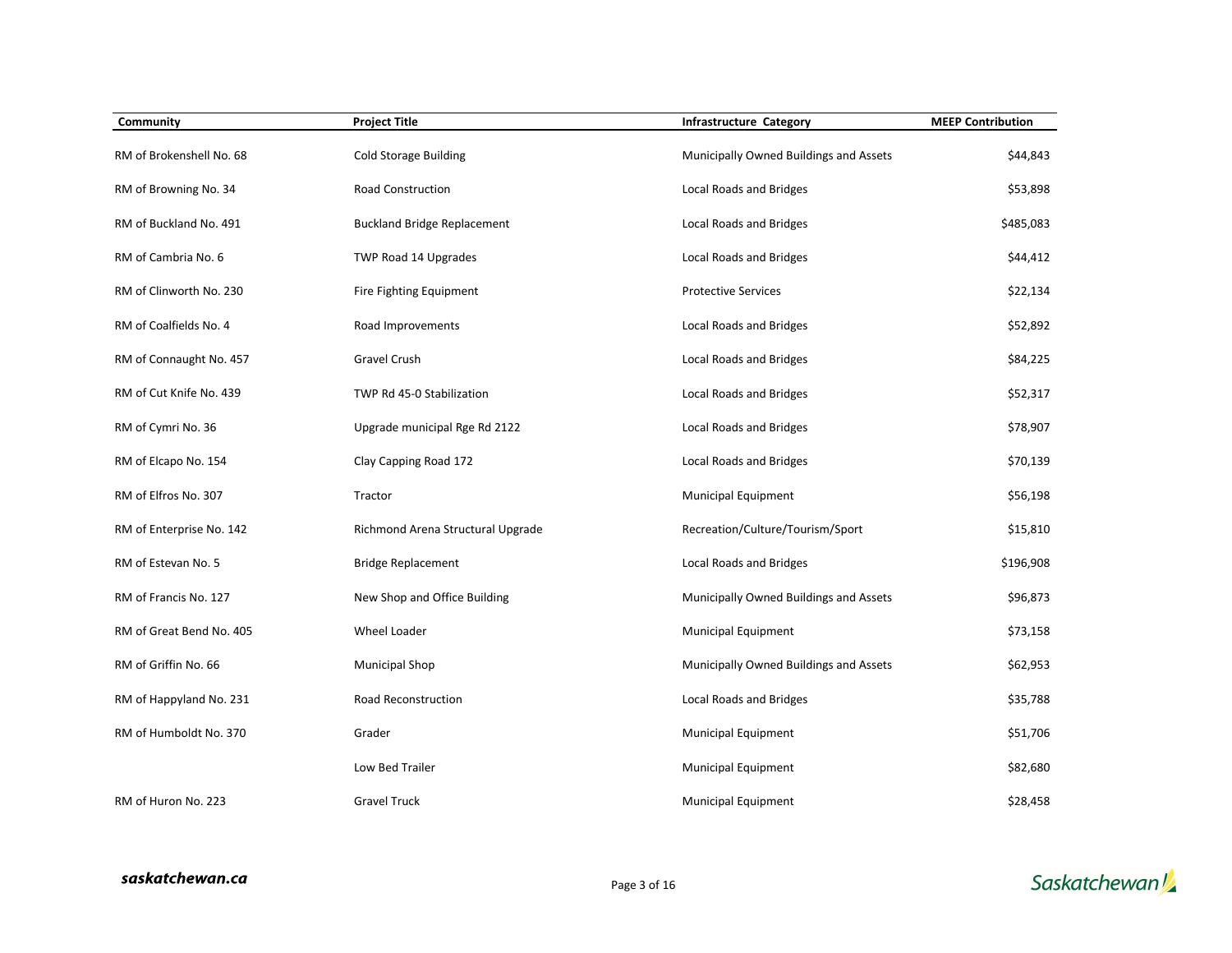| Community                      | <b>Project Title</b>                 | Infrastructure Category       | <b>MEEP Contribution</b> |
|--------------------------------|--------------------------------------|-------------------------------|--------------------------|
| RM of Insinger No. 275         | Bridge Replacement Design            | Engineering/Feasibility Study | \$45,274                 |
| RM of Invermay No. 305         | <b>Culvert Replacements</b>          | Local Roads and Bridges       | \$35,962                 |
|                                | Landfill Decommissioning             | Solid Waste                   | \$10,750                 |
| RM of Kellross No. 247         | Clay Cap Heavy Haul Road             | Local Roads and Bridges       | \$57,491                 |
| RM of Kelvington No. 366       | Salkeld Bridge Replacement           | Local Roads and Bridges       | \$57,204                 |
| RM of Key West No. 70          | Gravel                               | Local Roads and Bridges       | \$36,651                 |
| RM of Lake Johnston No. 102    | Town of Mossbank New Fire Hall       | <b>Protective Services</b>    | \$24,434                 |
| RM of Leroy No. 339            | <b>Bridge Replacement</b>            | Local Roads and Bridges       | \$72,152                 |
| RM of Lone Tree No. 18         | <b>Gravel Crushing</b>               | Local Roads and Bridges       | \$16,500                 |
|                                | Culverts                             | Local Roads and Bridges       | \$5,059                  |
| RM of Maryfield No. 91         | Green Bridge Removal and Replacement | Local Roads and Bridges       | \$46,568                 |
| RM of McLeod No. 185           | <b>Tyre Bridge</b>                   | Local Roads and Bridges       | \$52,461                 |
| RM of Meota No. 468            | Baillargeon Culvert Project          | Local Roads and Bridges       | \$10,000                 |
|                                | <b>Inverson Road Project</b>         | Local Roads and Bridges       | \$30,000                 |
|                                | Fitzgerald Bridge Project            | Local Roads and Bridges       | \$10,000                 |
|                                | L'Heureux Road Reconstruction        | Local Roads and Bridges       | \$84,099                 |
| RM of Mervin No. 499           | Paving 3.5 Miles of Primary Grid     | Local Roads and Bridges       | \$180,523                |
| RM of Moose Range No. 486      | <b>Fire Truck</b>                    | <b>Protective Services</b>    | \$143,728                |
| RM of Morse No. 165            | Grader                               | Municipal Equipment           | \$61,372                 |
| RM of Newcombe No. 260         | Tractor                              | Municipal Equipment           | \$49,155                 |
| RM of North Battleford No. 437 | New Fire Hall                        | <b>Protective Services</b>    | \$104,203                |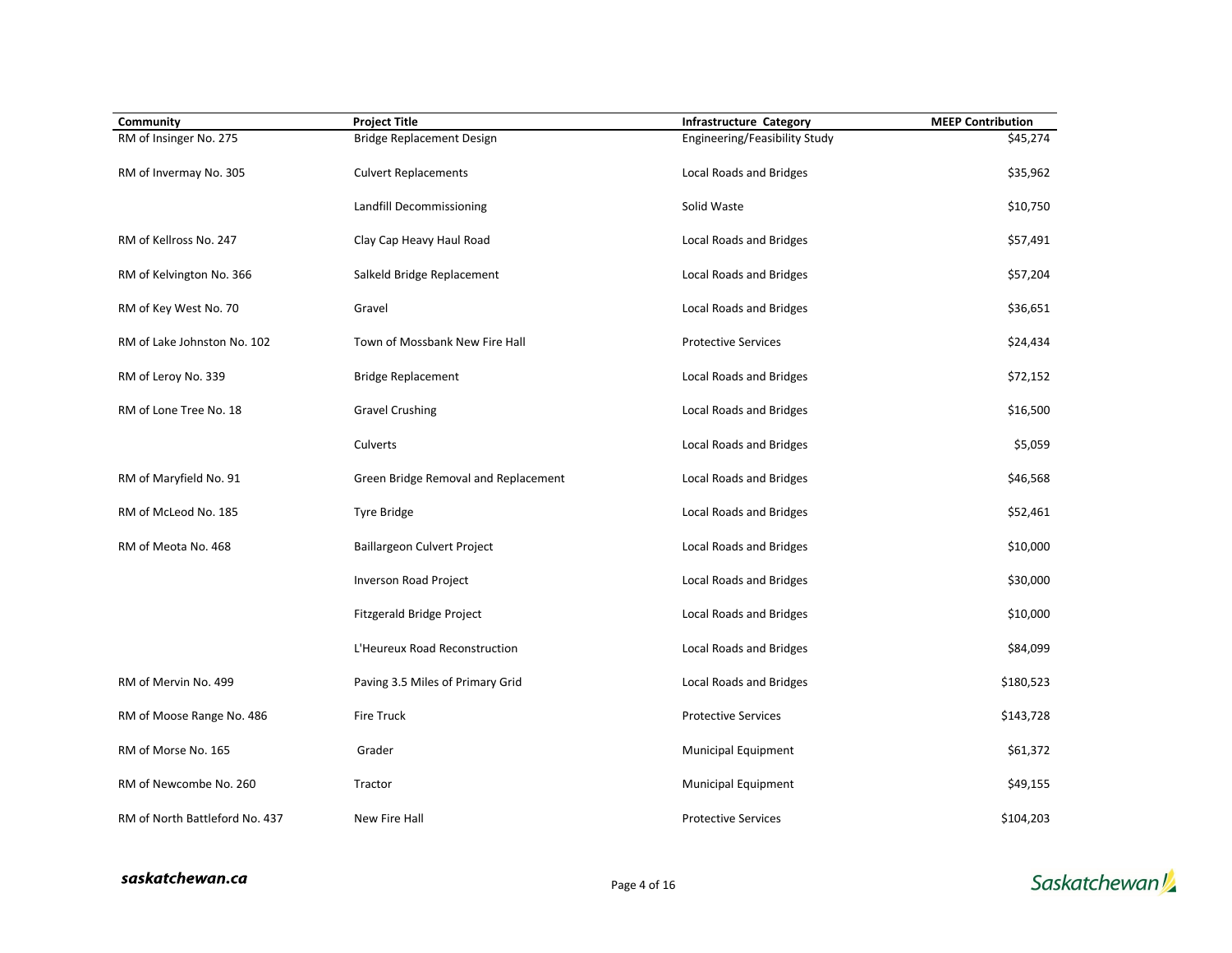| Community                   | <b>Project Title</b>                                  | <b>Infrastructure Category</b>         | <b>MEEP Contribution</b> |
|-----------------------------|-------------------------------------------------------|----------------------------------------|--------------------------|
| RM of Norton No. 69         | Culvert Replacement and Shoulder Build up             | Local Roads and Bridges                | \$24,650                 |
|                             | <b>Culvert Replacement</b>                            | Local Roads and Bridges                | \$8,839                  |
| RM of Oakdale No. 320       | Coleville Access Road Upgrade                         | Local Roads and Bridges                | \$36,363                 |
| RM of Pense No. 160         | Pense & District Volunteer Fire Dept. - New Fire Hall | <b>Protective Services</b>             | \$73,014                 |
| RM of Perdue No. 346        | Perdue Fire Hall                                      | <b>Protective Services</b>             | \$63,959                 |
| RM of Piapot No. 110        | <b>Bridge Upgrade and Repairs</b>                     | Local Roads and Bridges                | \$43,406                 |
| RM of Poplar Valley No. 12  | RM Office and Shop Upgrades                           | Municipally Owned Buildings and Assets | \$28,027                 |
| RM of Porcupine No. 395     | Grader                                                | <b>Municipal Equipment</b>             | \$115,414                |
| RM of Progress No. 351      | Road Improvements                                     | Local Roads and Bridges                | \$38,519                 |
| RM of Rocanville No. 151    | Gravel Crushing and Clay Capping                      | Local Roads and Bridges                | \$72,870                 |
| RM of Silverwood No. 123    | Grader                                                | <b>Municipal Equipment</b>             | \$58,929                 |
| RM of Sliding Hills No. 273 | Grader                                                | <b>Municipal Equipment</b>             | \$60,510                 |
| RM of Spalding No. 368      | Storage Shed Upgrade                                  | Municipally Owned Buildings and Assets | \$65,109                 |
| RM of Spiritwood No. 496    | New Public Works Building                             | Municipally Owned Buildings and Assets | \$175,780                |
| RM of Spy Hill No. 152      | Grid Road Construction E 1/2 26 & 35 19-33-W1         | Local Roads and Bridges                | \$46,424                 |
| RM of Sutton No. 103        | Town of Mossbank New Fire Hall                        | <b>Protective Services</b>             | \$34,495                 |
| RM of The Gap No. 39        | <b>Gravel Crushing</b>                                | Local Roads and Bridges                | \$28,602                 |
| RM of Viscount No. 341      | Grader                                                | <b>Municipal Equipment</b>             | \$48,580                 |
| RM of Wallace No. 243       | <b>Replacing Culverts</b>                             | Local Roads and Bridges                | \$122,457                |
| RM of Walpole No. 92        | Bridge Replacement and Road Repair                    | Local Roads and Bridges                | \$46,855                 |

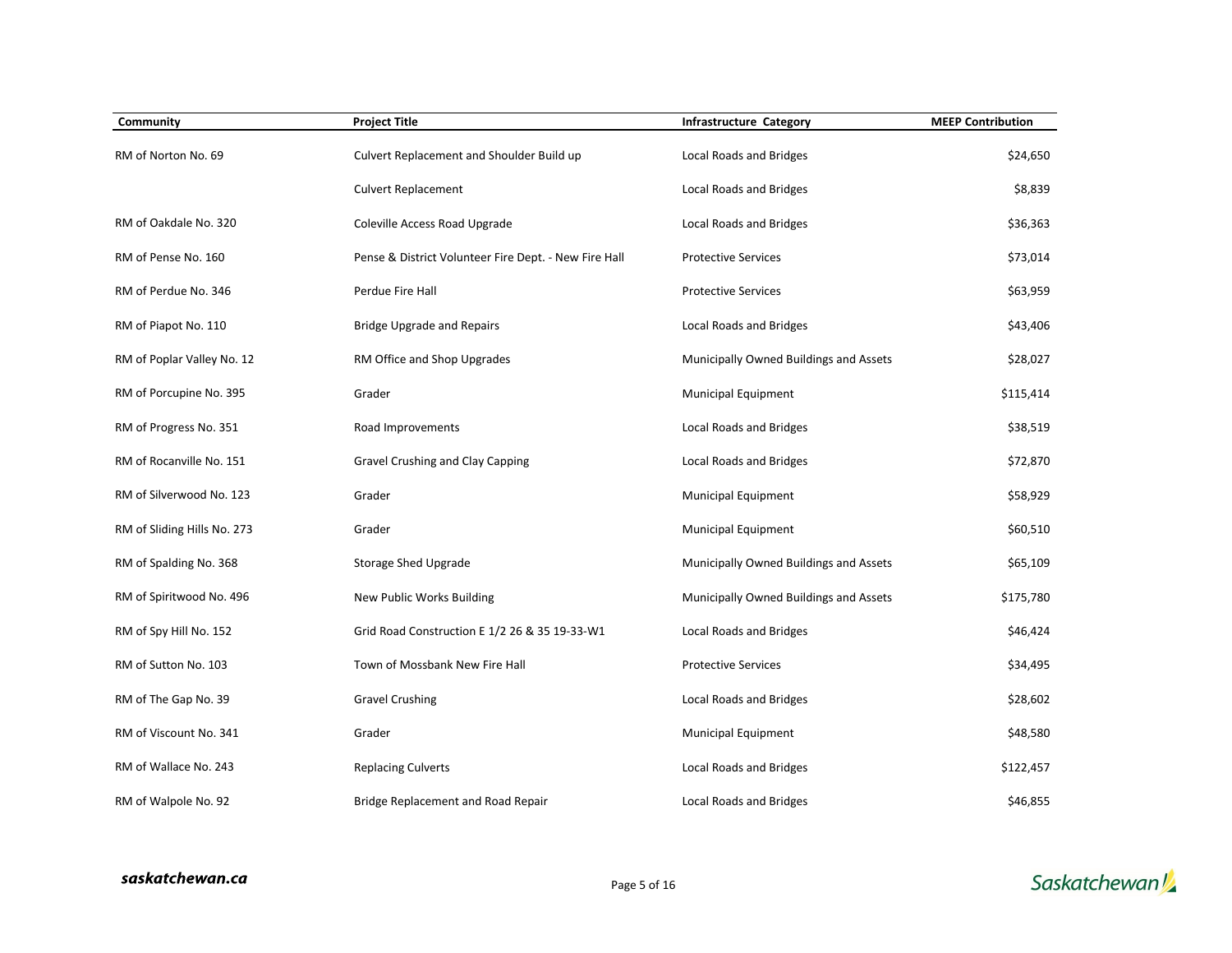| Community                 | <b>Project Title</b>                     | <b>Infrastructure Category</b>         | <b>MEEP Contribution</b> |
|---------------------------|------------------------------------------|----------------------------------------|--------------------------|
| RM of Waverley No. 44     | <b>Fire Hall</b>                         | <b>Protective Services</b>             | \$48,293                 |
| RM of White Valley No. 49 | Road Repair                              | Local Roads and Bridges                | \$68,702                 |
| RM of Willner No. 253     | Grader                                   | Municipal Equipment                    | \$36,651                 |
| RM of Wilton No. 472      | Graders                                  | Municipal Equipment                    | \$234,134                |
| RM of Wise Creek No. 77   | Road Stabilization Project               | Local Roads and Bridges                | \$13,364                 |
|                           | <b>Culverts Upgrade</b>                  | Local Roads and Bridges                | \$16,100                 |
| RM of Wolverine No. 340   | New RM Shop                              | Municipally Owned Buildings and Assets | \$68,990                 |
| RM of Wood Creek No. 281  | Huck Road Upgrade                        | Local Roads and Bridges                | \$30,000                 |
|                           | South Boundary Road Maintenance          | Local Roads and Bridges                | \$2,195                  |
| Town of Alameda           | Grader                                   | Municipal Equipment                    | \$53,036                 |
| Town of Asquith           | Road Improvements                        | Local Roads and Bridges                | \$91,842                 |
| Town of Balgonie          | New Backhoe                              | Municipal Equipment                    | \$111,356                |
|                           | Wide Area Mower                          | <b>Municipal Equipment</b>             | \$75,260                 |
|                           | <b>Bulk Water Filling Station</b>        | Drinking Water                         | \$15,000                 |
|                           | Fire Dept Pumper Truck Replacement       | <b>Protective Services</b>             | \$52,065                 |
| Town of Bienfait          | Roadway Improvements                     | Local Roads                            | \$17,770                 |
|                           | Automation of Water Treatment Plant      | <b>Drinking Water</b>                  | \$51,750                 |
|                           | Roadway Improvement                      | Local Roads                            | \$40,000                 |
| Town of Blaine Lake       | Town Office Renewal and Repair           | Municipally Owned Buildings and Assets | \$60,000                 |
|                           | Electronic Message Centre Sign           | Connectivity                           | \$11,720                 |
| Town of Broadview         | Storm Water Manhole & Piping Replacement | Wastewater and Stormwater              | \$79,338                 |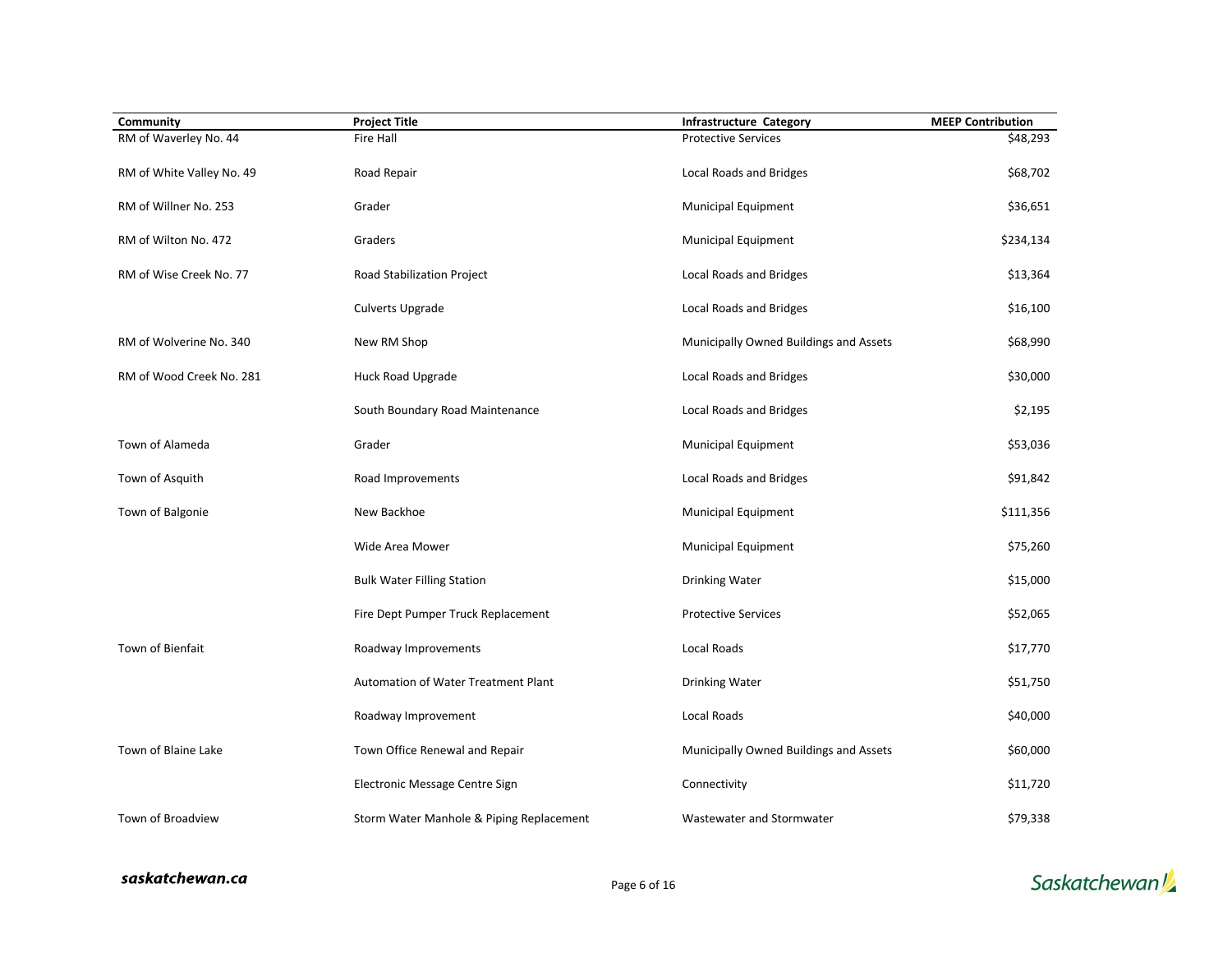| Community             | <b>Project Title</b>                   | Infrastructure Category                | <b>MEEP Contribution</b> |
|-----------------------|----------------------------------------|----------------------------------------|--------------------------|
| Town of Burstall      | Paving Project                         | Local Roads and Bridges                | \$39,956                 |
| Town of Carrot River  | Main Street Revitalization             | Local Roads and Bridges                | \$139,848                |
| Town of Central Butte | Lift Station Repair                    | Wastewater and Stormwater              | \$53,467                 |
| Town of Churchbridge  | Developing and Servicing Lots          | Planning and Development               | \$128,781                |
| Town of Delisle       | Street Improvements                    | Local Roads and Bridges                | \$149,190                |
| Town of Duck Lake     | Drainage Study                         | Engineering/Feasibility Study          | \$34,500                 |
|                       | Hall Roof Replacement                  | Recreation/Culture/Tourism/Sport       | \$47,281                 |
| Town of Foam Lake     | Water Treatment Plant Upgrade          | Drinking Water                         | \$49,000                 |
|                       | Water Valve Replacement                | Water                                  | \$20,000                 |
|                       | Roadway Improvements                   | Local Roads                            | \$11,994                 |
|                       | Playground Upgrades                    | Recreation/Culture/Tourism/Sport       | \$65,000                 |
|                       | Hall Lighting Improvements             | <b>Green Energy</b>                    | \$6,000                  |
|                       | <b>Municipal Connectivity Upgrades</b> | Connectivity                           | \$4,000                  |
|                       | Road and Streetscape Upgrades          | Local Roads                            | \$8,000                  |
| Town of Francis       | Upgrade to Town Shop                   | Municipally Owned Buildings and Assets | \$31,189                 |
| Town of Hafford       | Water Treatment Plant Upgrades         | <b>Drinking Water</b>                  | \$10,600                 |
|                       | Dump Truck                             | Municipal Equipment                    | \$8,000                  |
|                       | Replace Lagoon Valve                   | Wastewater and Stormwater              | \$20,000                 |
|                       | <b>Water Tower Upgrades</b>            | <b>Drinking Water</b>                  | \$4,000                  |
|                       | Well Building                          | <b>Drinking Water</b>                  | \$2,850                  |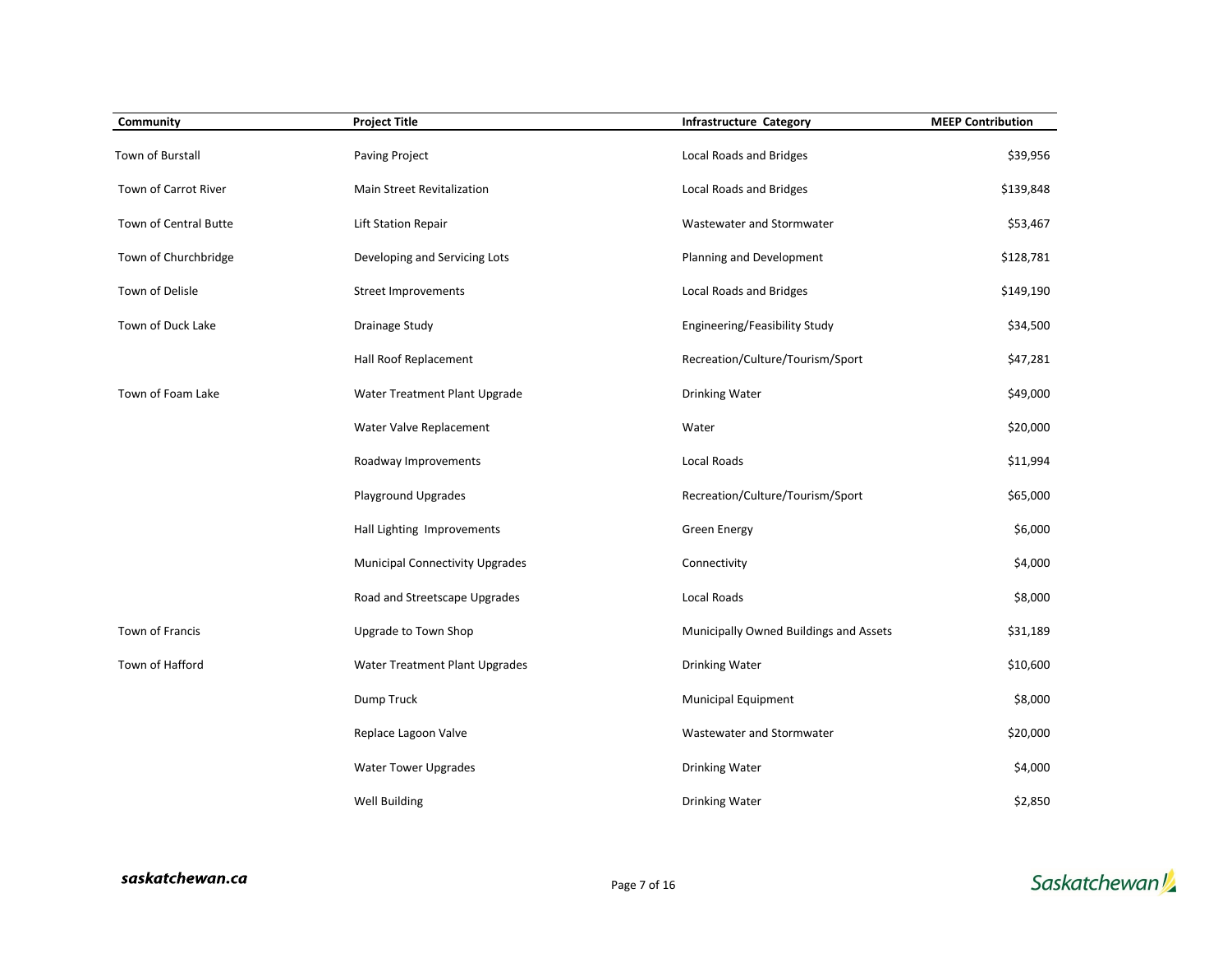| Community          | <b>Project Title</b>                       | <b>Infrastructure Category</b>   | <b>MEEP Contribution</b> |
|--------------------|--------------------------------------------|----------------------------------|--------------------------|
| Town of Hafford    | <b>Curb Stop Replacements</b>              | Local Roads and Bridges          | \$13,047                 |
| Town of Hague      | Replacement Outdoor Rink                   | Recreation/Culture/Tourism/Sport | \$113,171                |
|                    | Watermain Replacement                      | Local Roads and Bridges          | \$12,448                 |
| Town of Hepburn    | Roadway Improvements                       | Local Roads                      | \$98,885                 |
| Town of Herbert    | Road Stabilization                         | Local Roads and Bridges          | \$61,516                 |
|                    | Road Paving                                | Local Roads and Bridges          | \$61,516                 |
| Town of Hudson Bay | <b>Recreation Complex Upgrades</b>         | Recreation/Culture/Tourism/Sport | \$103,394                |
|                    | Landfill Dozer                             | <b>Municipal Equipment</b>       | \$82,500                 |
|                    | Sidewalk Replacement                       | Local Roads and Bridges          | \$20,500                 |
| Town of Imperial   | Roadway Improvements                       | Local Roads                      | \$31,742                 |
|                    | Fire Hydrants Replacement                  | <b>Protective Services</b>       | \$20,000                 |
| Town of Kamsack    | Pool Project Phase 3-5                     | Recreation/Culture/Tourism/Sport | \$196,750                |
|                    | Distribution Pump at Water Treatment Plant | Drinking Water                   | \$40,000                 |
|                    | <b>Rebuild Banks at Wellsite</b>           | Drinking Water                   | \$15,000                 |
|                    | <b>Rebuild Manholes</b>                    | Local Roads and Bridges          | \$21,047                 |
| Town of Kelvington | Repair and Replace Sidewalks               | Local Roads and Bridges          | \$19,869                 |
|                    | Repair and Pave Roads                      | Local Roads and Bridges          | \$50,000                 |
|                    | Decomission Landfill                       | Solid Waste                      | \$50,000                 |
| Town of Kinistino  | <b>Bulk Water-filling Station</b>          | Drinking Water                   | \$93,998                 |
| Town of Lashburn   | Main Street Concrete Design and Overlay    | Local Roads and Bridges          | \$141,285                |
| Town of Leader     | 7th Street Waterline Replacement           | <b>Drinking Water</b>            | \$124,038                |

saskatchewan.ca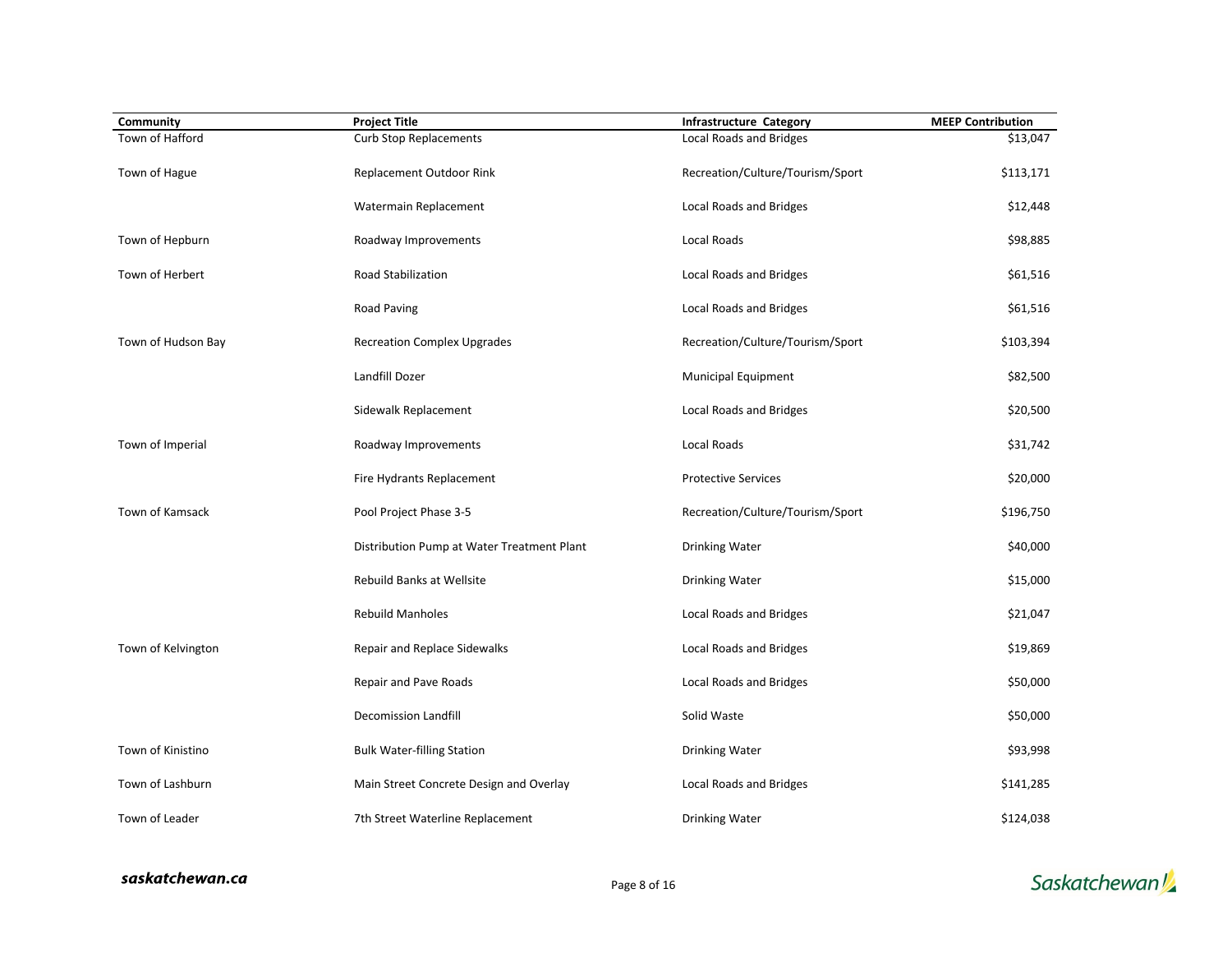| Community               | <b>Project Title</b>                     | <b>Infrastructure Category</b>         | <b>MEEP Contribution</b> |
|-------------------------|------------------------------------------|----------------------------------------|--------------------------|
| Town of Macklin         | Water Main Line Replacement              | <b>Drinking Water</b>                  | \$100,000                |
|                         | Road and Sidewalk Improvements           | Engineering/Feasibility Study          | \$15,000                 |
|                         | Road and Curb Improvements               | <b>Local Roads and Bridges</b>         | \$82,483                 |
| Town of Maple Creek     | Maple Creek Community Fire Hall          | <b>Protective Services</b>             | \$299,530                |
| Town of Marshall        | Weeping Tile Road Construction           | Local Roads and Bridges                | \$84,943                 |
| Town of Midale          | Extension of Macoun Avenue to Grid 606   | Local Roads and Bridges                | \$61,400                 |
|                         | Sub-Divide Land to Use for New Fire Hall | Planning and Development               | \$7,600                  |
|                         | Water and Sewer Mains                    | Water/Wastewater                       | \$17,812                 |
| Town of Morse           | Repair and Resurface Saskatchewan Avenue | Local Roads and Bridges                | \$34,784                 |
| <b>Town of Ponteix</b>  | Distribution Pump and Reposition         | <b>Drinking Water</b>                  | \$21,000                 |
|                         | Paving 6th Street East & 2nd Avenue East | Local Roads and Bridges                | \$56,000                 |
|                         | Rip Rap for Lagoon Edges                 | Wastewater and Stormwater              | \$3,919                  |
| Town of Porcupine Plain | Truck                                    | <b>Municipal Equipment</b>             | \$27,500                 |
|                         | <b>Community Hall Upgrades</b>           | Municipally Owned Buildings and Assets | \$35,000                 |
|                         | Sidewalk Replacement                     | Local Roads and Bridges                | \$50,000                 |
|                         | <b>Ball Diamond Washrooms</b>            | Recreation/Culture/Tourism/Sport       | \$11,394                 |
| Town of Qu'Appelle      | Water Tower Coin-Op Upgrade              | Drinking Water                         | \$5,000                  |
|                         | Transfer Station Concrete Block Wall     | Solid Waste                            | \$12,000                 |
|                         | Water Main Line Valve Replacement        | <b>Drinking Water</b>                  | \$10,000                 |
|                         | Sidewalk Repair and Replacement          | Local Roads and Bridges                | \$35,000                 |

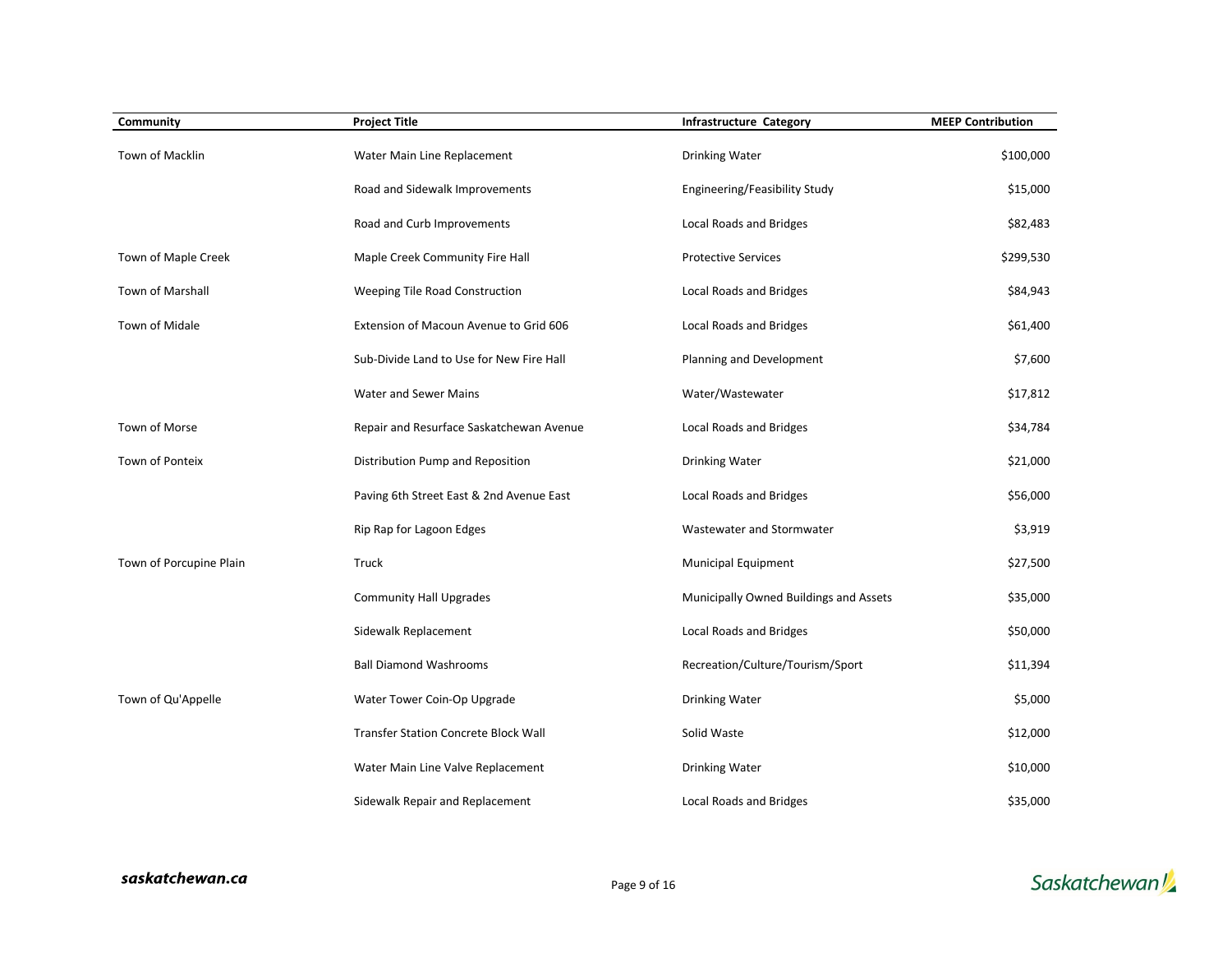| Community          | <b>Project Title</b>                                      | <b>Infrastructure Category</b>   | <b>MEEP Contribution</b> |
|--------------------|-----------------------------------------------------------|----------------------------------|--------------------------|
| Town of Qu'Appelle | Improve Town Drainage                                     | Wastewater and Stormwater        | \$19,842                 |
|                    | Fire Hall Upgrades                                        | <b>Protective Services</b>       | \$10,000                 |
| Town of Raymore    | South Water Main Extension                                | Drinking Water                   | \$82,644                 |
| Town of Rosetown   | Repave 6th Avenue from 6th Street to 8th Street East      | Local Roads and Bridges          | \$250,000                |
|                    | Arena Parking Lot Upgrades                                | Recreation/Culture/Tourism/Sport | \$24,000                 |
|                    | Repave 1st Street From 1st Avenue East to 3rd Avenue East | Local Roads and Bridges          | \$10,991                 |
|                    | <b>Upgrade Tennis Courts</b>                              | Municipal Equipment              | \$58,787                 |
|                    | New Fencing for Outdoor Swimming Pool                     | Recreation/Culture/Tourism/Sport | \$8,500                  |
| Town of Saltcoats  | <b>Gravel Alleys</b>                                      | Local Roads and Bridges          | \$10,000                 |
|                    | Sewer Lift Station Pump                                   | Wastewater and Stormwater        | \$11,100                 |
|                    | Sand Spreader                                             | Municipal Equipment              | \$5,148                  |
|                    | Main Valve Replacement                                    | Drinking Water                   | \$18,500                 |
|                    | <b>Drainage Project</b>                                   | Local Roads and Bridges          | \$4,400                  |
|                    | Day Care Water Main                                       | Drinking Water                   | \$10,300                 |
|                    | Pavement Rejuvenation                                     | Local Roads and Bridges          | \$10,117                 |
| Town of Shaunavon  | Fifth Avenue Walkway                                      | Local Roads and Bridges          | \$50,000                 |
|                    | <b>Historic Town Hall Restoration</b>                     | Recreation/Culture/Tourism/Sport | \$50,350                 |
|                    | <b>Ball Diamond Dugout Upgrades</b>                       | Recreation/Culture/Tourism/Sport | \$30,000                 |
|                    | <b>Memorial Park Upgrades</b>                             | Recreation/Culture/Tourism/Sport | \$56,000                 |
|                    | New Dog Park                                              | Recreation/Culture/Tourism/Sport | \$15,000                 |
|                    | Grand Coteau Accessibility Lift Upgrade                   | Recreation/Culture/Tourism/Sport | \$45,000                 |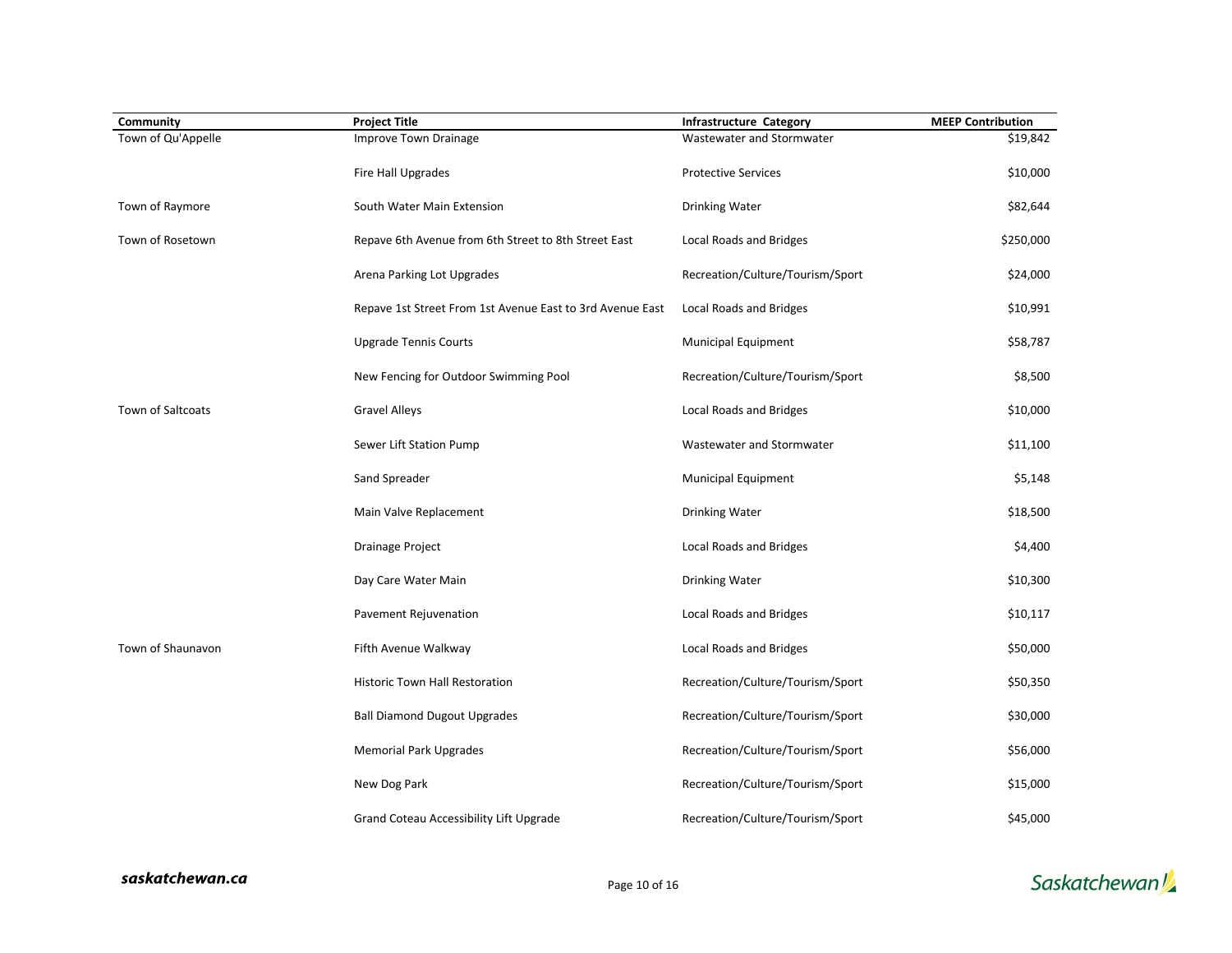| Community            | <b>Project Title</b>                            | <b>Infrastructure Category</b>         | <b>MEEP Contribution</b> |
|----------------------|-------------------------------------------------|----------------------------------------|--------------------------|
| Town of St. Brieux   | Road Upgrade                                    | Local Roads and Bridges                | \$60,000                 |
|                      | Drainage and Flood Mitigation                   | Local Roads and Bridges                | \$35,000                 |
|                      | Road Resurfacing and Drainage Improvements      | Local Roads and Bridges                | \$867                    |
| Town of Star City    | Replace Old Hydrants and Valves                 | <b>Protective Services</b>             | \$51,123                 |
|                      | New Office Server                               | Connectivity                           | \$4,500                  |
| Town of Wawota       | Water Treatment Plant Control System            | Drinking Water                         | \$71,000                 |
|                      | Water Treatment Plant Key Fob Operating System  | Drinking Water                         | \$5,000                  |
|                      | Water Treatment Plant Back Up Generator         | Drinking Water                         | \$2,045                  |
| Town of Wolseley     | <b>Watermain Extension</b>                      | Drinking Water                         | \$63,918                 |
|                      | <b>Backup Generators</b>                        | Drinking Water                         | \$58,826                 |
| Town of Yellow Grass | <b>Crack Sealing Streets</b>                    | Local Roads and Bridges                | \$10,000                 |
|                      | <b>Street Sweeper</b>                           | Municipal Equipment                    | \$36,000                 |
|                      | Rye Street Extension for Subdivision Connection | Local Roads and Bridges                | \$19,500                 |
|                      | Generator                                       | Drinking Water                         | \$3,202                  |
| Town of Zealandia    | Repave Main Street                              | Local Roads and Bridges                | \$11,498                 |
| Village of Annaheim  | Culverts at Doepker Avenue and Elm Street       | Local Roads and Bridges                | \$4,600                  |
|                      | Hydrants and Shut Off Valves                    | <b>Drinking Water</b>                  | \$25,583                 |
| Village of Atwater   | Wheelchair Ramp                                 | Municipally Owned Buildings and Assets | \$4,312                  |
| Village of Aylsham   | Tractor                                         | Municipal Equipment                    | \$7,000                  |
|                      | Resurface Side Streets and Alleys               | Local Roads and Bridges                | \$2,342                  |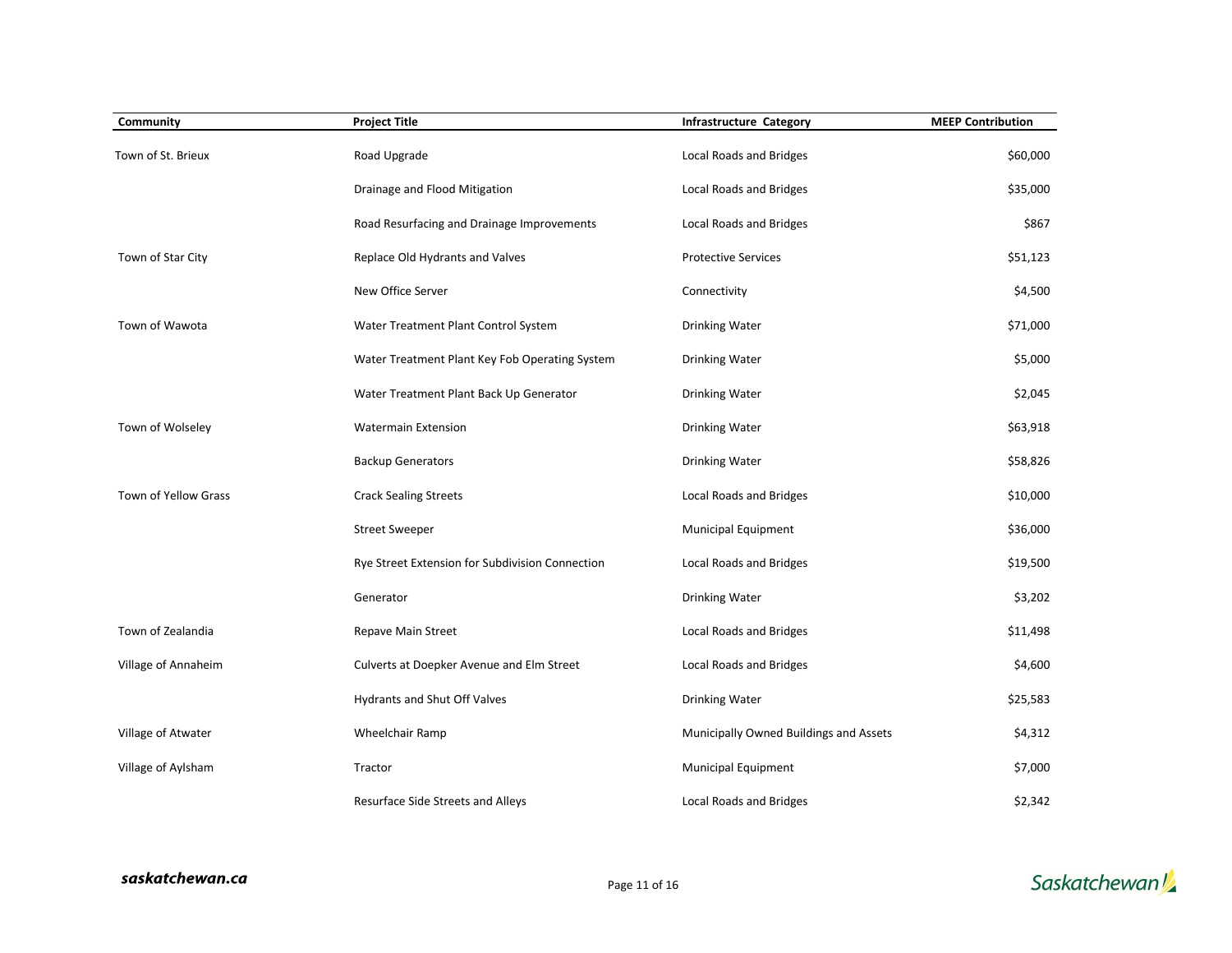| Community            | <b>Project Title</b>                                                                             | <b>Infrastructure Category</b>         | <b>MEEP Contribution</b> |
|----------------------|--------------------------------------------------------------------------------------------------|----------------------------------------|--------------------------|
| Village of Borden    | Upgraded Sewage Lift Station                                                                     | Wastewater and Stormwater              | \$41,250                 |
| Village of Canwood   | Rehabiliation of Forcemain                                                                       | Wastewater and Stormwater              | \$47,718                 |
| Village of Carievale | Installation of Water Meters                                                                     | Drinking Water                         | \$34,495                 |
| Village of Ceylon    | <b>Generator Installation</b>                                                                    | Municipal Equipment                    | \$15,954                 |
| Village of Codette   | Tractor                                                                                          | Municipal Equipment                    | \$28,458                 |
| Village of Coleville | Water Treatment Plant Upgrades                                                                   | <b>Drinking Water</b>                  | \$43,837                 |
| Village of Consul    | Water Treatment Plant Upgrade                                                                    | Drinking Water                         | \$10,492                 |
| Village of Creelman  | Sewer Main Upgrades                                                                              | Wastewater and Stormwater              | \$16,241                 |
| Village of Drake     | <b>Community Service Centre</b>                                                                  | Municipally Owned Buildings and Assets | \$16,739                 |
|                      | Lawnmower                                                                                        | Municipal Equipment                    | \$11,575                 |
| Village of Edenwold  | Roof at Community Rink                                                                           | Recreation/Culture/Tourism/Sport       | \$33,489                 |
| Village of Elfros    | Purchase Gravel for Municipal Roads                                                              | Local Roads and Bridges                | \$10,000                 |
|                      | <b>Build Approaches</b>                                                                          | Local Roads and Bridges                | \$2,000                  |
|                      | Storage Shed                                                                                     | Municipally Owned Buildings and Assets | \$936                    |
| Village of Eyebrow   | Mower                                                                                            | <b>Municipal Equipment</b>             | \$17,104                 |
| Village of Fairlight | <b>Gravel Crushing</b>                                                                           | Local Roads and Bridges                | \$5,749                  |
| Village of Gerald    | Lagoon / Wastewater Treatment Facility Upgrade                                                   | Wastewater and Stormwater              | \$19,547                 |
| Village of Glen Ewen | Replacement of Overhead Shop Door, Repair Floor and Apron Municipally Owned Buildings and Assets |                                        | \$9,134                  |
|                      | Replacement of Water Plant Wall                                                                  | <b>Drinking Water</b>                  | \$7,000                  |
|                      | Submersible Pump for the Main Untreated Water System                                             | Drinking Water                         | \$6,000                  |
| Village of Glenavon  | Water Treatment Plant Upgrade                                                                    | <b>Drinking Water</b>                  | \$2,159                  |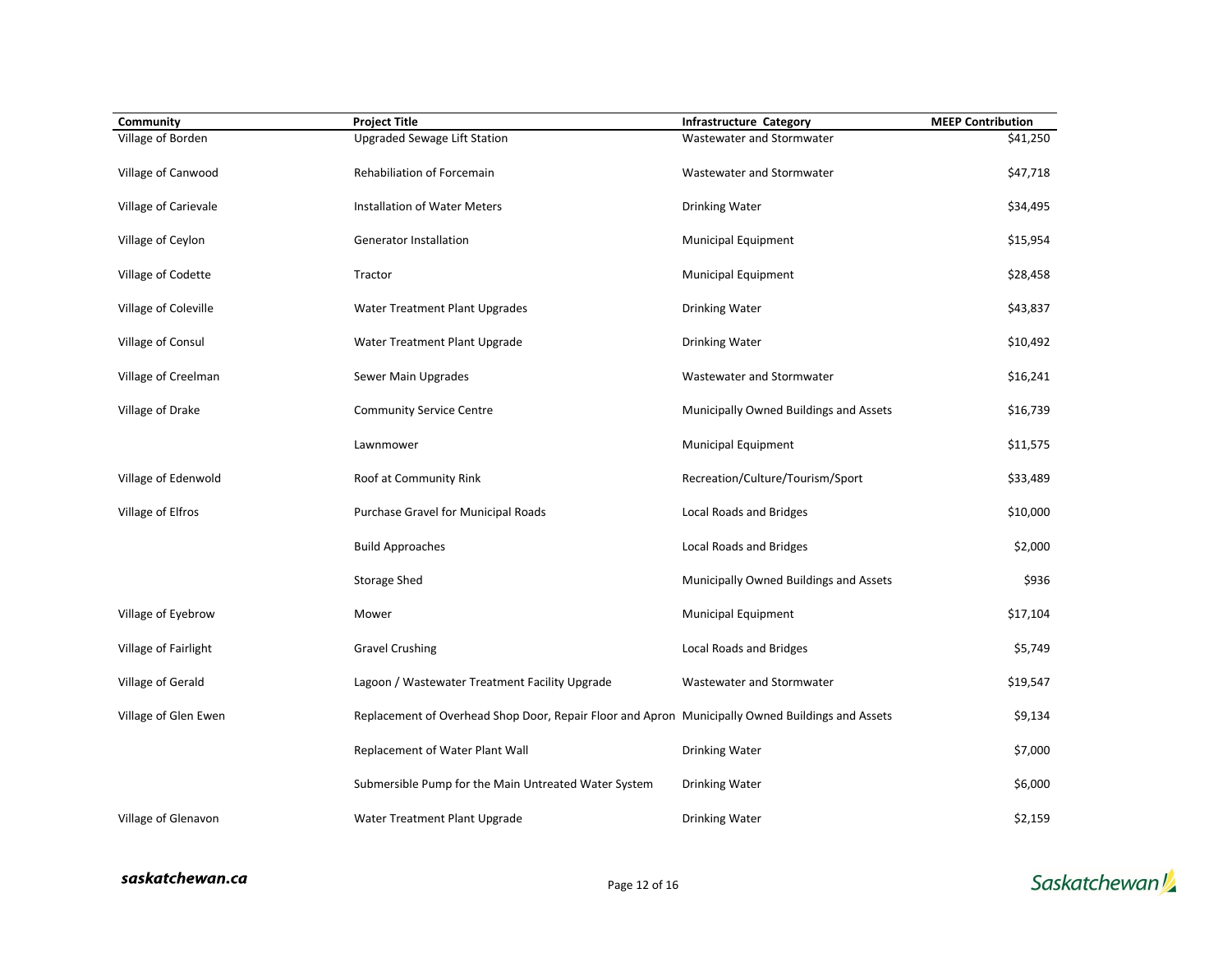| Community             | <b>Project Title</b>                          | <b>Infrastructure Category</b>         | <b>MEEP Contribution</b> |
|-----------------------|-----------------------------------------------|----------------------------------------|--------------------------|
| Village of Glenavon   | Water System Upgrade - Pre-Design             | Engineering/Feasibility Study          | \$24,000                 |
| Village of Harris     | Waterplant Upgrade                            | Drinking Water                         | \$27,740                 |
| Village of Kelliher   | Roadway Improvements                          | Local Roads                            | \$31,189                 |
| Village of Kenaston   | Main Lines and Water Treatment Plant Upgrades | Drinking Water                         | \$40,531                 |
| Village of Kenosee    | Culvert Installation                          | <b>Disaster Mitigation</b>             | \$33,632                 |
| Lake Village of Laird | Pumps/Water Truck                             | <b>Protective Services</b>             | \$25,375                 |
|                       | Computer Equipment                            | Connectivity                           | \$6,500                  |
|                       | Office Windows                                | Municipally Owned Buildings and Assets | \$6,500                  |
| Village of Leross     | Generator at the Water Plant                  | Drinking Water                         | \$6,611                  |
| Village of Liberty    | Upgrade Sewer Main                            | Wastewater and Stormwater              | \$11,211                 |
| Village of Limerick   | Replace Dugout Pumphouse                      | Wastewater and Stormwater              | \$16,529                 |
| Village of Loreburn   | Replacement of Piping at Lift Station         | Wastewater and Stormwater              | \$15,379                 |
| Village of Marsden    | Regional Park Water Filtration System         | Recreation/Culture/Tourism/Sport       | \$3,000                  |
|                       | <b>Street Resurfacing</b>                     | Local Roads and Bridges                | \$39,687                 |
| Village of Maryfield  | Roadway Improvements                          | Local Roads                            | \$50,017                 |
| Village of McLean     | Waterhouse Controls, Plumbing and New Pumps   | Drinking Water                         | \$58,210                 |
| Village of Mendham    | Library                                       | Municipally Owned Buildings and Assets | \$4,312                  |
| Village of Mervin     | Tractor                                       | <b>Municipal Equipment</b>             | \$22,853                 |
| Village of Muenster   | Fire Department Water Tanker                  | <b>Protective Services</b>             | \$33,903                 |
|                       | <b>Town Signage</b>                           | Local Roads and Bridges                | \$11,000                 |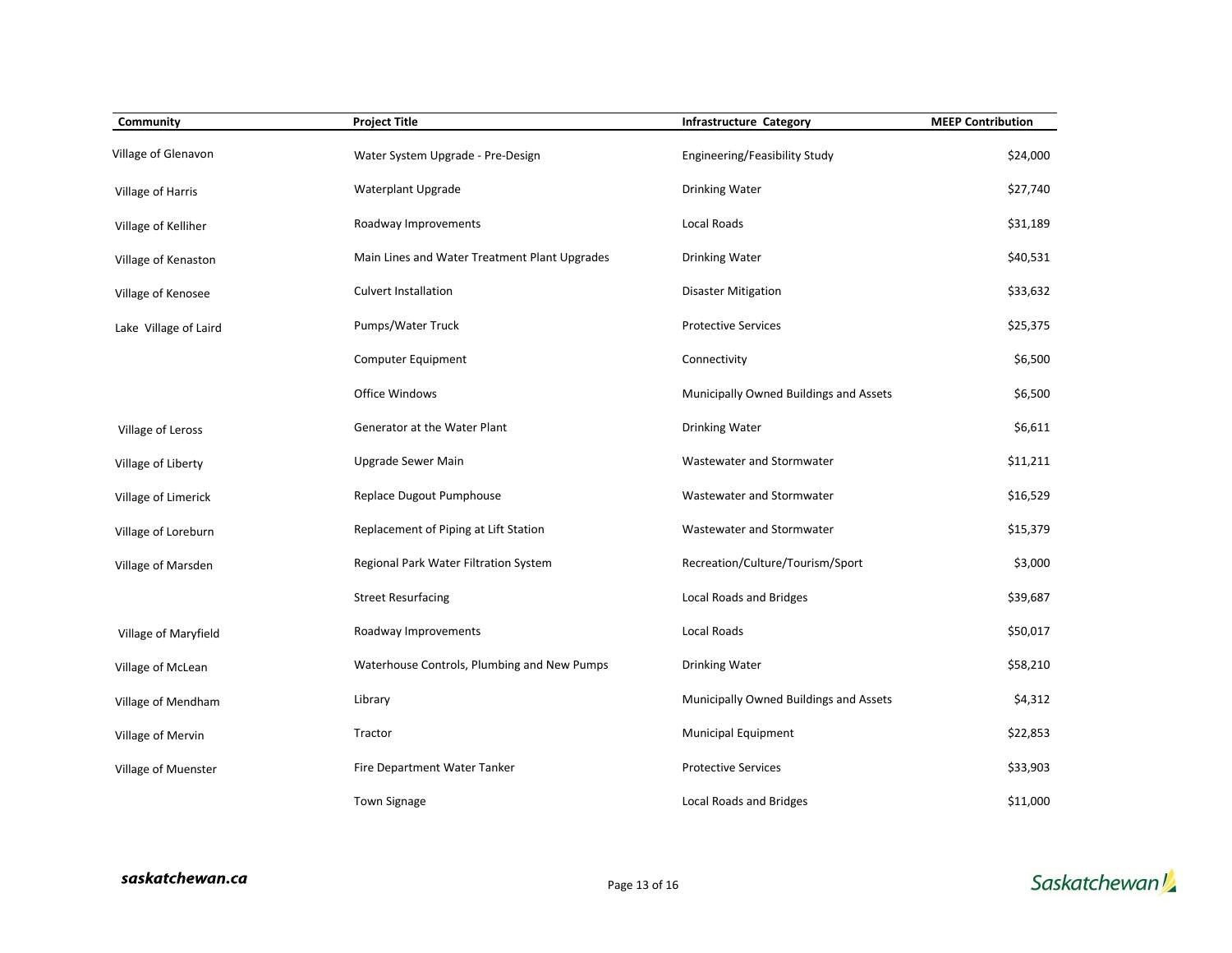| Community             | <b>Project Title</b>                                  | Infrastructure Category                | <b>MEEP Contribution</b> |
|-----------------------|-------------------------------------------------------|----------------------------------------|--------------------------|
| Village of Muenster   | <b>Drainage Assessment</b>                            | Engineering/Feasibility Study          | \$7,000                  |
|                       | Sidewalk                                              | Local Roads                            | \$5,000                  |
|                       | <b>Cultural Banner Hardware</b>                       | Culture                                | \$2,200                  |
|                       | Seasonal Lighting Display                             | Tourism                                | \$2,700                  |
| Village of Neville    | Municipal Surveillance System                         | Connectivity                           | \$2,650                  |
|                       | Phase I and II Landfill Environmental Site Assessment | Solid Waste                            | \$4,176                  |
|                       | Fire Equipment                                        | <b>Protective Services</b>             | \$5,678                  |
| Village of Odessa     | Main Street Reconstruction                            | Local Roads and Bridges                | \$29,464                 |
| Village of Osage      | Tractor                                               | Municipal Equipment                    | \$2,875                  |
| Village of Paynton    | Water Plant Upgrades                                  | Drinking Water                         | \$4,664                  |
|                       | Water Line Hook Ups and Meter Install                 | <b>Drinking Water</b>                  | \$16,608                 |
| Village of Pennant    | Knock Down of Dilapidated Houses                      | Municipally Owned Buildings and Assets | \$10,000                 |
|                       | Inspect and Replace Fire Hydrants                     | <b>Protective Services</b>             | \$2,895                  |
|                       | Install Lagoon Valve and Line                         | Wastewater and Stormwater              | \$2,895                  |
|                       | Sewer Clean Outs                                      | Wastewater and Stormwater              | \$2,895                  |
| Village of Perdue     | Perdue Fire Hall                                      | <b>Protective Services</b>             | \$48,005                 |
| Village of Pilger     | Water Treatment Plant Electrical Upgrade              | <b>Drinking Water</b>                  | \$3,500                  |
|                       | Lagoon Valve Repair                                   | Wastewater and Stormwater              | \$4,500                  |
|                       | <b>Dust Control for Streets</b>                       | Local Roads and Bridges                | \$1,342                  |
| Village of Plenty     | Sidewalks                                             | Local Roads and Bridges                | \$23,571                 |
| Village of Riverhurst | Sidewalks Repair Project 2nd and 4th Avenue           | Local Roads and Bridges                | \$18,685                 |

saskatchewan.ca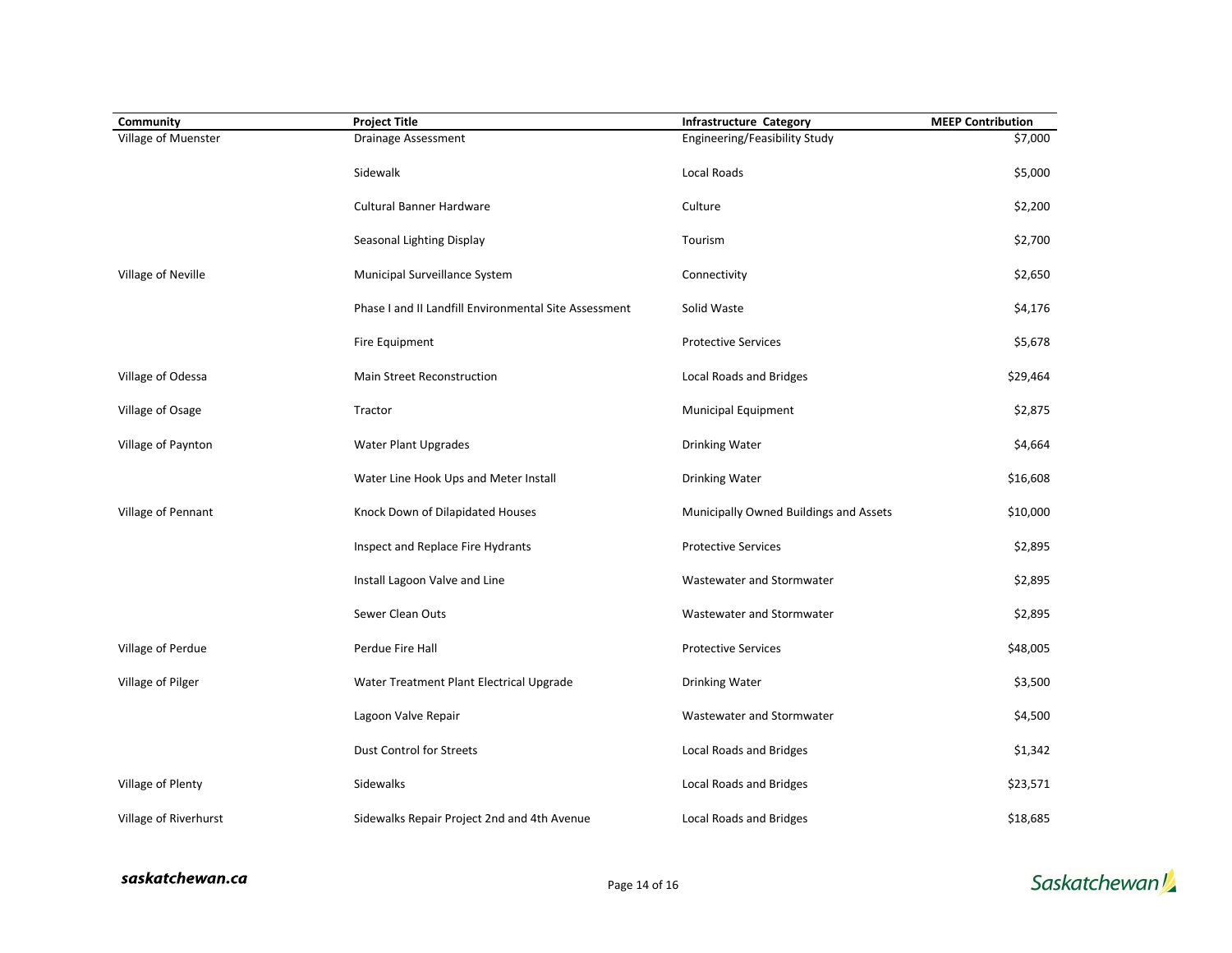| Community              | <b>Project Title</b>                           | <b>Infrastructure Category</b>         | <b>MEEP Contribution</b> |
|------------------------|------------------------------------------------|----------------------------------------|--------------------------|
| Village of Sceptre     | Upgrade Water Treatment Plant Electrical Panel | <b>Drinking Water</b>                  | \$3,510                  |
|                        | Sidewalk Replacement                           | Local Roads and Bridges                | \$10,000                 |
| Village of Sedley      | Service Road Upgrades                          | Local Roads and Bridges                | \$5,910                  |
|                        | Sidewalk Improvement                           | <b>Local Roads and Bridges</b>         | \$3,800                  |
|                        | Fire Hydrant Replacement                       | <b>Protective Services</b>             | \$17,768                 |
|                        | Landfill Preliminary Closure Plan              | Solid Waste                            | \$23,970                 |
| Village of Smeaton     | Demolition of Municipal Buildings              | Municipally Owned Buildings and Assets | \$20,000                 |
|                        | <b>Recreation Park</b>                         | Recreation/Culture/Tourism/Sport       | \$6,159                  |
| Village of Smiley      | Repave Main Street                             | Local Roads and Bridges                | \$8,624                  |
| Village of St. Gregor  | Mower                                          | <b>Municipal Equipment</b>             | \$6,417                  |
|                        | <b>Upgrade Streets</b>                         | Local Roads and Bridges                | \$7,525                  |
| Village of Strongfield | <b>Surveying Village Boundaries</b>            | Planning and Development               | \$5,749                  |
| Village of Tugaske     | <b>Lift Station Pump</b>                       | Wastewater and Stormwater              | \$10,780                 |
| Village of Val Marie   | Wastewater Treatment System Upgrade            | Wastewater and Stormwater              | \$18,110                 |
| Village of Vanguard    | <b>Pavement Sealing</b>                        | Local Roads and Bridges                | \$19,260                 |
| Village of Viscount    | Dust Control Application on Grid 670           | Local Roads and Bridges                | \$966                    |
|                        | Replace Sidewalks                              | Local Roads and Bridges                | \$17,735                 |
|                        | <b>Repave Francis Street</b>                   | Local Roads and Bridges                | \$14,644                 |